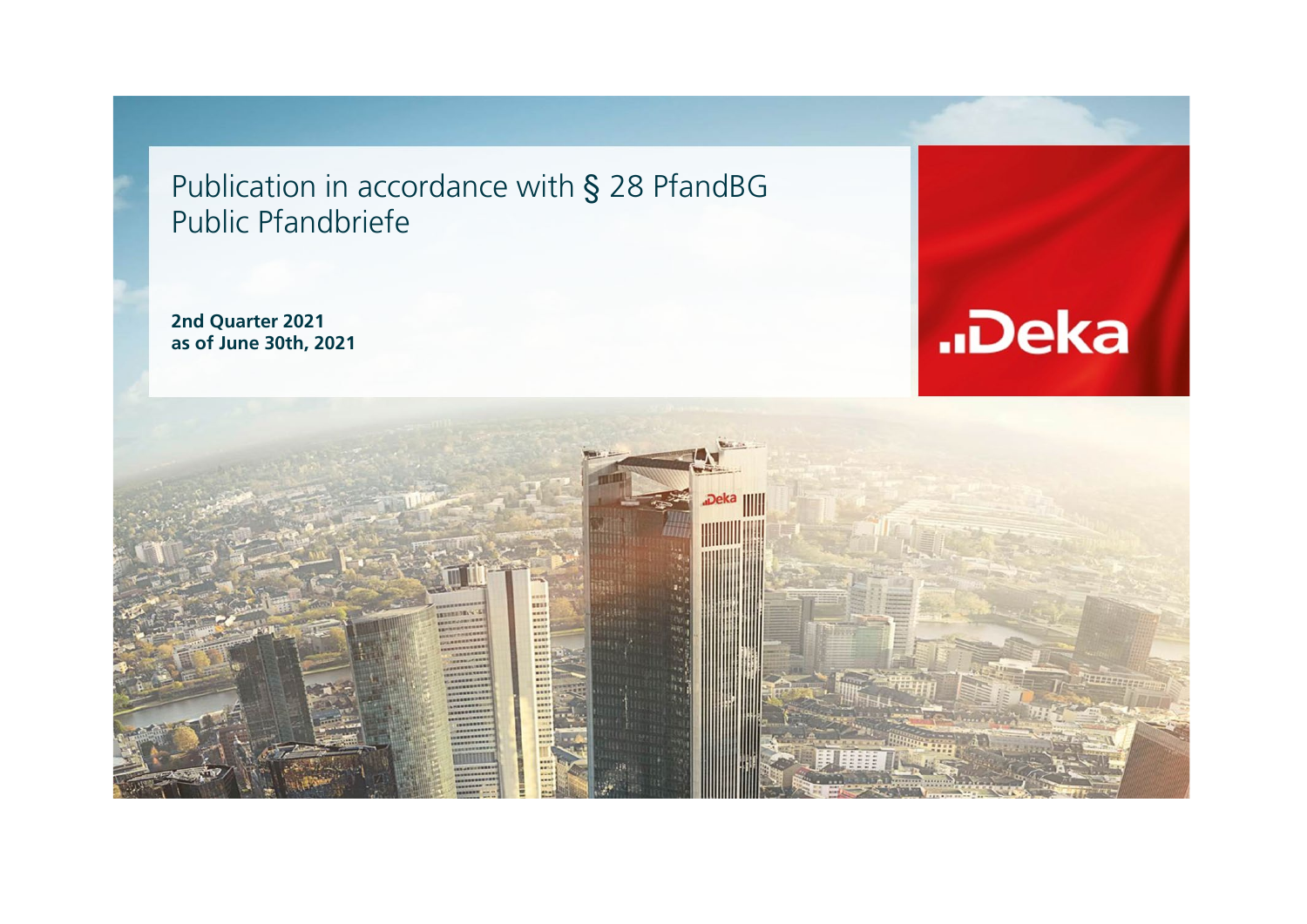# **Table of contents**

| Publication in accordance with § 28 PfandBG                                                                                      | Page(s) |
|----------------------------------------------------------------------------------------------------------------------------------|---------|
| I. Nominal value                                                                                                                 | 3       |
| II. vdp-Credit qualitiy differentiation model                                                                                    | 3       |
| III. Derivatives contained in cover pool                                                                                         | 3       |
| IV. Nominal value and net present value                                                                                          | 4       |
| V. Maturity structure                                                                                                            | 5       |
| VI. Breakdown of cover pool by size                                                                                              | 6       |
| VII. Fixed-interest rate assets                                                                                                  | 6       |
| VIII. Additional cover pool assets                                                                                               | 7       |
| IX. Distribution of cover pool assets - Regular cover (incl. statutory overcollateralization) in mill EUR                        | 8       |
| X. Distribution of cover pool assets (amounts directly owed) - Regular cover (incl. statutory overcollateralization) in mill EUR | 9       |
| XI. Distribution of cover pool assets (quaranteed amounts) - Regular cover (incl. statutory overcollateralization) in mill EUR   | 10      |
| XII. Distribution of cover pool assets (quarantees for reasons of export promotion) - Regular cover in mill EUR                  | 11      |
| XIII. Debts in arrears > 90 Days (in mill EUR)                                                                                   | 12      |
| XIV. Total amounts of nonperforming assets, if at least 5% of each individual claim are non performing(in mill EUR)              | 13      |
|                                                                                                                                  |         |

#### **Additional voluntary information**

| I. Additional voluntary information about the cover pool               |  |
|------------------------------------------------------------------------|--|
| II. Additional voluntary information about the outstanding Pfandbriefe |  |

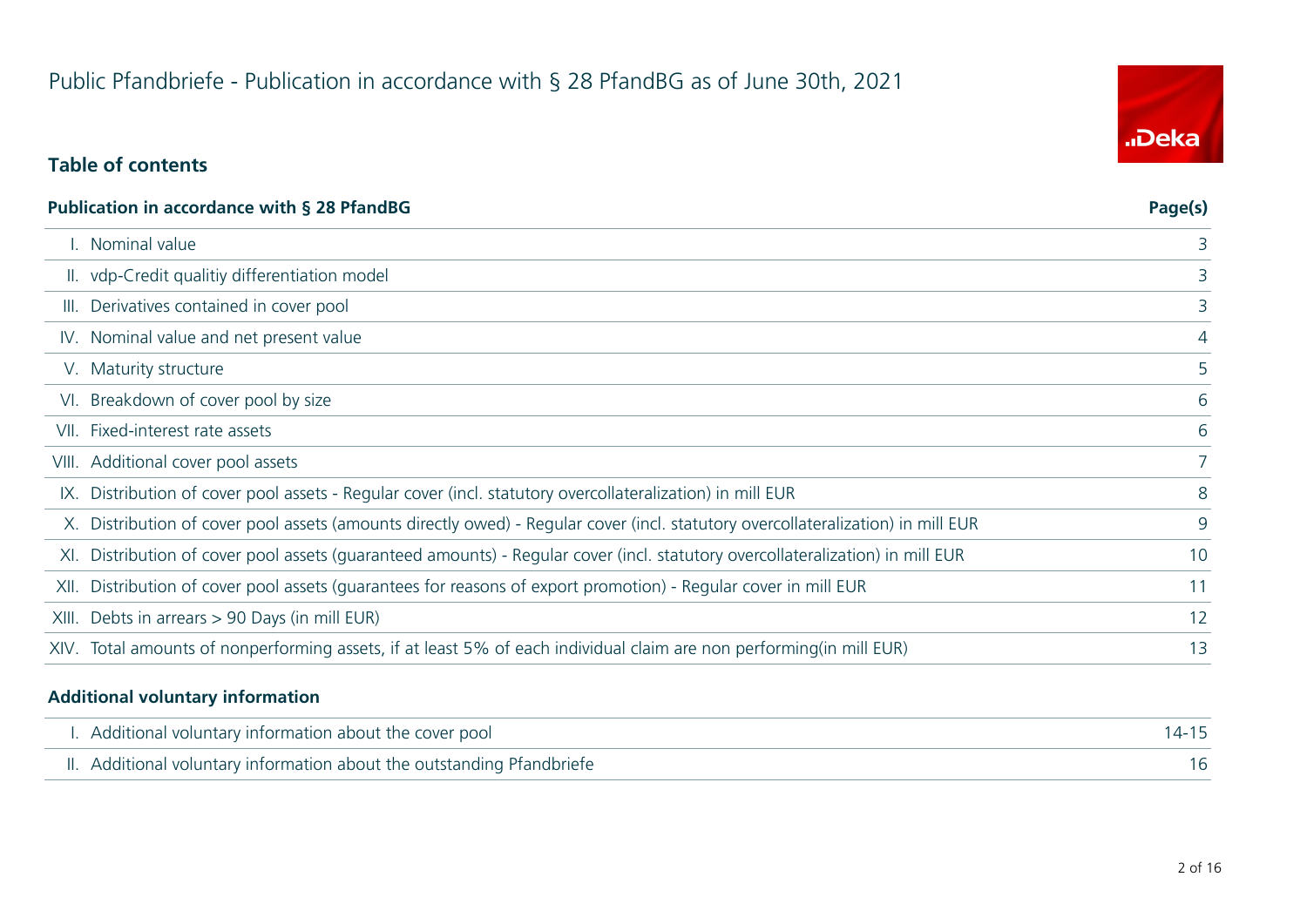

### **I. Nominal value**

| <b>Total amounts in mill EUR</b>          | <b>Nominal value</b> |         |
|-------------------------------------------|----------------------|---------|
|                                           | Q2/2021              | Q2/2020 |
| Outstanding Pfandbriefe                   | 3.441.9              | 3.770,4 |
| Public sector cover pool                  | 4.157.7              | 4.255.9 |
| Overcollateralization                     | 715.7                | 485.5   |
| Overcollateralization in % of outstanding | 20.8 %               | 12.9%   |

# **II. vdp-Credit qualitiy differentiation model**

| Overcollateralization in consideration of the<br>"vdp-Credit quality differentiation model" | <b>Nominal value</b><br>Net present value |         |         |         |
|---------------------------------------------------------------------------------------------|-------------------------------------------|---------|---------|---------|
| in mill EUR                                                                                 | O2/2021                                   | 02/2020 | O2/2021 | 02/2020 |
| Overcollateralization                                                                       | 715.7                                     | 485.5   | 776.0   | 628,4   |
| Overcollateralization according to the "vdp-Credit quality<br>differentiation model"        | 715.7                                     | 485.5   | 776.0   | 628.4   |
| Overcollateralization in % of outstanding                                                   | 20.8%                                     | 12.9%   | 21.4%   | 15.5 %  |

# **III. Derivatives contained in cover pool**

| <b>Total amounts in mill EUR</b> | <b>Nominal value</b> |         |
|----------------------------------|----------------------|---------|
|                                  | O2/2021              | O2/2020 |
| <b>Derivates</b>                 | 0.0                  | 0.0     |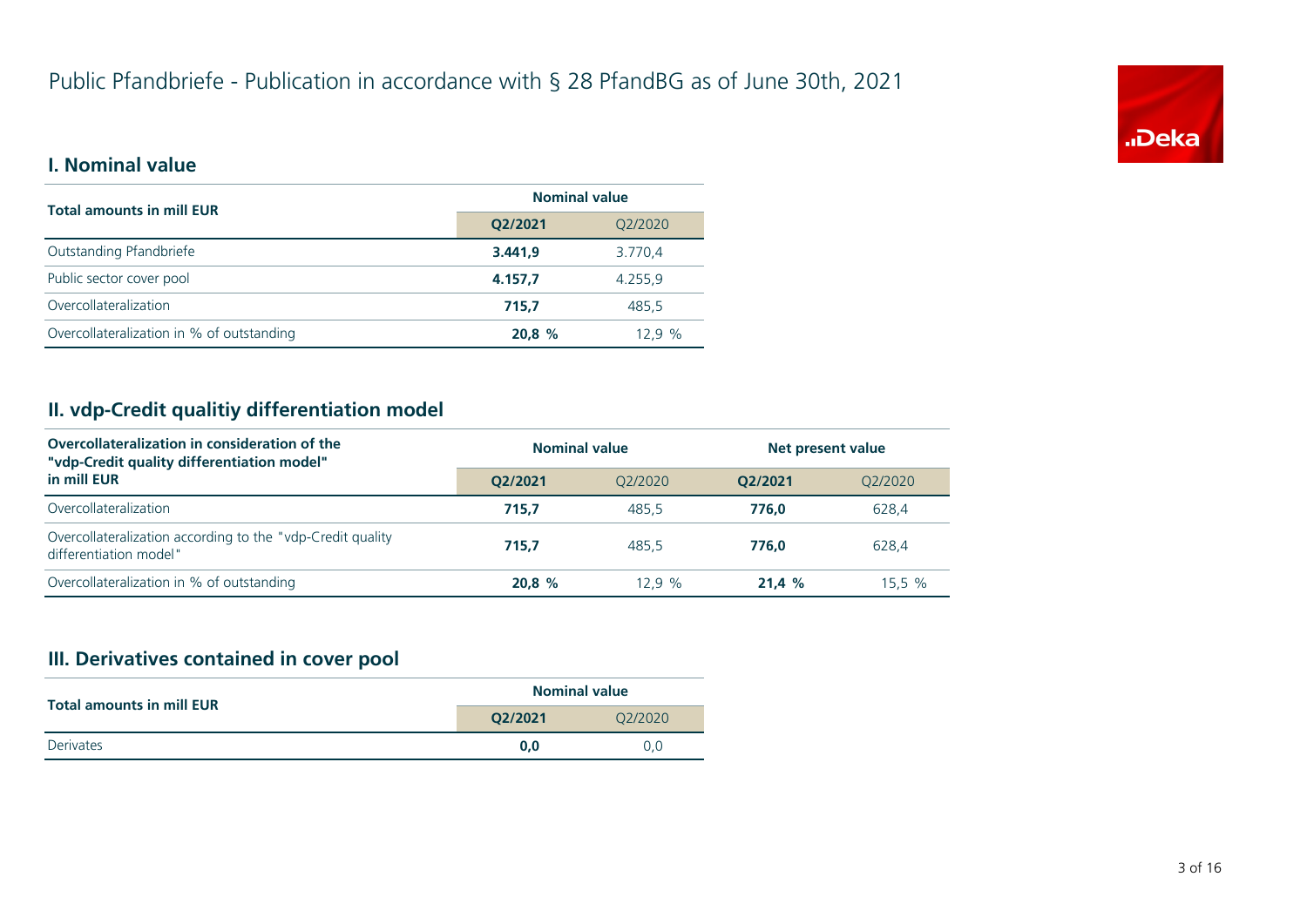

# **IV. Nominal value and net present value**

| <b>Total amounts in mill EUR</b>          | <b>Nominal value</b> |         | Net present value |         |
|-------------------------------------------|----------------------|---------|-------------------|---------|
|                                           | O2/2021              | 02/2020 | O2/2021           | Q2/2020 |
| Outstanding Pfandbriefe                   | 3.441.9              | 3.770.4 | 3.620.6           | 4.044.3 |
| Public sector cover pool                  | 4.157.7              | 4.255.9 | 4.396.6           | 4.672,7 |
| Overcollateralization                     | 715.7                | 485.5   | 776.0             | 628,4   |
| Overcollateralization in % of outstanding | 20,8%                | 12.9%   | 21.4%             | 15,5%   |

| <b>Total amounts in mill EUR</b>          | Net present value + 250 BP |         | Net present value - 250 BP |         | Net present value<br><b>Currency stress</b> |         |
|-------------------------------------------|----------------------------|---------|----------------------------|---------|---------------------------------------------|---------|
|                                           | O2/2021                    | 02/2020 | O2/2021                    | 02/2020 | 02/2021                                     | Q2/2020 |
| Outstanding Pfandbriefe                   | 3.234.7                    | 3.621,1 | 4.105.9                    | 4.576.8 | 3.234,7                                     | 3.665,8 |
| Public sector cover pool                  | 3.884.9                    | 4.088.5 | 5.101.7                    | 5.495.9 | 3.864,5                                     | 4.132,6 |
| Overcollateralization                     | 650.2                      | 467.4   | 995,7                      | 919.1   | 629,8                                       | 466,9   |
| Overcollateralization in % of outstanding | 20,1%                      | 12.9%   | 24,3%                      | 20,1%   | 19.5 $%$                                    | 12,7%   |

| <b>Foreign Currencies</b> | Net present value for each foreign<br>currency (in mill) |         | <b>Rates of exchange</b> |         | Net present value<br>in mill EUR |         |
|---------------------------|----------------------------------------------------------|---------|--------------------------|---------|----------------------------------|---------|
|                           | O2/2021                                                  | Q2/2020 | O2/2021                  | 02/2020 | 02/2021                          | Q2/2020 |
| <b>USD</b>                | 145,7                                                    | $-2.3$  | 1.18840                  | 1.11980 | 122.6                            | $-2,0$  |
| <b>Total amounts</b>      |                                                          |         |                          |         | 122.6                            | $-2,0$  |

Remark: Net present value on Static Method basis in accordance with § 5 and § 6 PfandBarwertV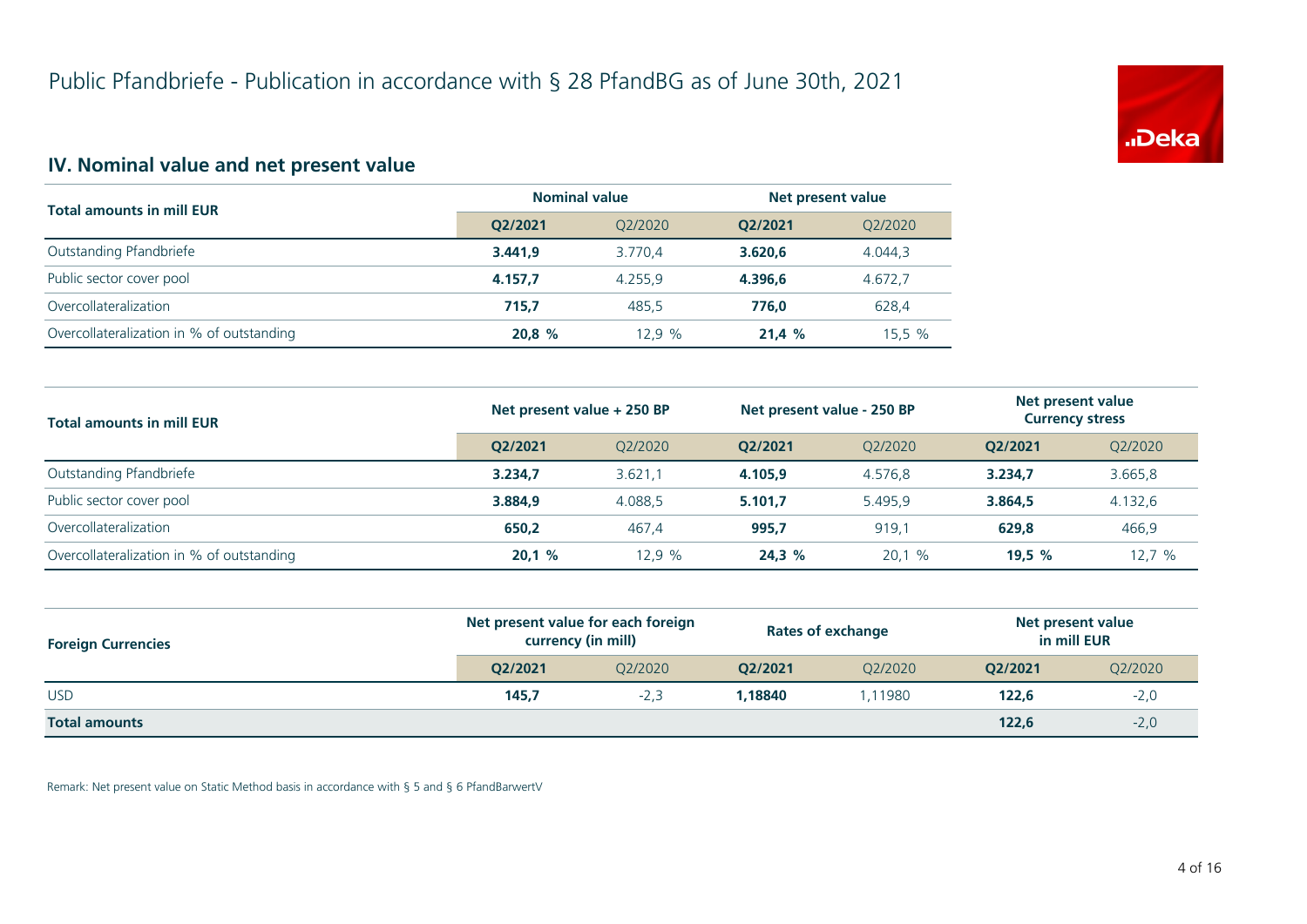

# **V. Maturity structure**

| <b>Maturity ranges</b> |        |           | <b>Outstanding Pfandbriefe in mill EUR</b> |         | Public sector cover pool in mill EUR |         |  |
|------------------------|--------|-----------|--------------------------------------------|---------|--------------------------------------|---------|--|
|                        |        | Q2/2021   | Q2/2020                                    | Q2/2021 | Q2/2020                              |         |  |
|                        | $\leq$ | 6 months  | 0,5                                        | 231,6   | 78,1                                 | 209,3   |  |
| 6 months               | $\leq$ | 12 months | 673,0                                      | 281,9   | 79,0                                 | 155,5   |  |
| 12 months              | $\leq$ | 18 months | 170,0                                      | 0,5     | 12,0                                 | 140,1   |  |
| 18 months              | $\leq$ | 2 years   | 550,0                                      | 748,0   | 250,2                                | 119,8   |  |
| 2 years                | $\leq$ | 3 years   | 364,9                                      | 720,0   | 494,8                                | 211,0   |  |
| 3 years                | $\leq$ | 4 years   | 42,0                                       | 363,7   | 293,4                                | 185,7   |  |
| 4 years                | $\leq$ | 5 years   | 344,0                                      | 41,0    | 199,2                                | 352,0   |  |
| 5 years                | $\leq$ | 10 years  | 901,9                                      | 927,0   | 1.431,5                              | 1.463,0 |  |
|                        | >      | 10 years  | 395,6                                      | 456,7   | 1.319,6                              | 1.419,6 |  |
| <b>Total amounts</b>   |        |           | 3.441,9                                    | 3.770,4 | 4.157,7                              | 4.255,9 |  |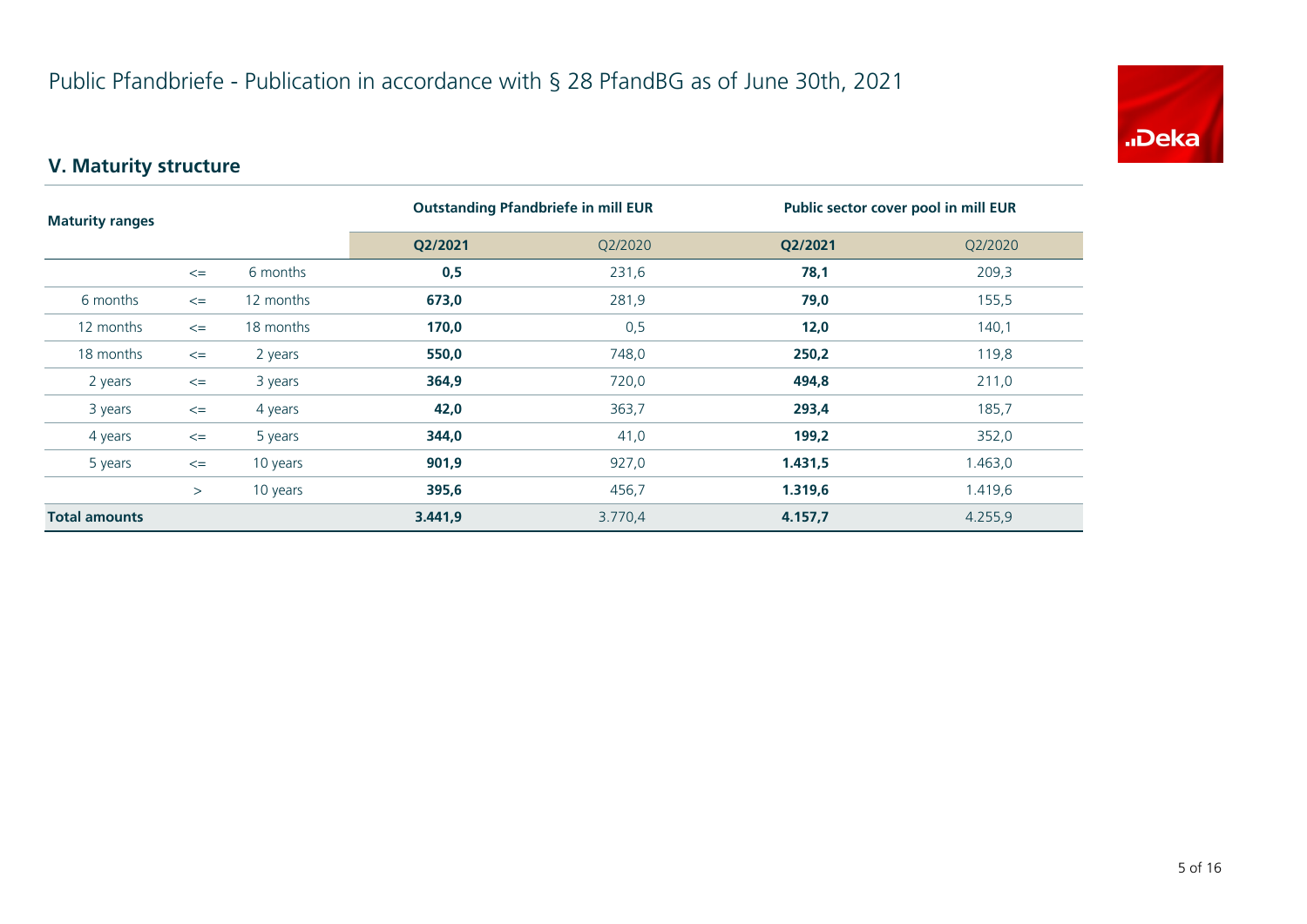

# **VI. Breakdown of cover pool by size**

| Breakdown of cover pool by size (in mill EUR)                        |                                 |               |              |         |         |
|----------------------------------------------------------------------|---------------------------------|---------------|--------------|---------|---------|
|                                                                      |                                 |               |              | Q2/2021 | O2/2020 |
| Regular cover                                                        |                                 | $\leq$        | 10 mill EUR  | 133,3   | 120,8   |
| according to $\S$ 20 para. 1 PfandBG                                 |                                 |               |              |         |         |
| Regular cover                                                        | 10 mill EUR $\leq$ 100 mill EUR |               |              | 2.038.5 | 1.855,1 |
| according to $\S$ 20 para. 1 PfandBG                                 |                                 |               |              |         |         |
| Regular cover                                                        |                                 | $\rightarrow$ | 100 mill EUR | 1.985.8 | 2.280,0 |
| according to $\S$ 20 para. 1 PfandBG                                 |                                 |               |              |         |         |
| <b>Amounts</b>                                                       |                                 |               |              | 4.157,7 | 4.255,9 |
| Additional cover pool assets<br>according to $\S$ 20 para. 2 PfandBG |                                 |               |              | 0,0     | 0,0     |
| <b>Total amounts</b>                                                 |                                 |               |              | 4.157,7 | 4.255,9 |

## **VII. Fixed-interest rate assets**

| Total amounts of fixed-interest assets (nominal and<br>percentage values) |         | <b>Total amounts in mill EUR</b> |         | thereof: Nominal value of fixed<br>interest assets | thereof: Percentage of fixed<br>interest assets |         |
|---------------------------------------------------------------------------|---------|----------------------------------|---------|----------------------------------------------------|-------------------------------------------------|---------|
|                                                                           | O2/2021 | 02/2020                          | O2/2021 | 02/2020                                            | 02/2021                                         | Q2/2020 |
| Outstanding Pfandbriefe                                                   | 3.441.9 | 3.770.4                          | 3.441.9 | 3.591.8                                            | 100.0 $%$                                       | 95.3%   |
| Public sector cover pool                                                  | 4.157.7 | 4.255.9                          | 3.198.9 | 3.399.3                                            | 76.9 %                                          | 79,9 %  |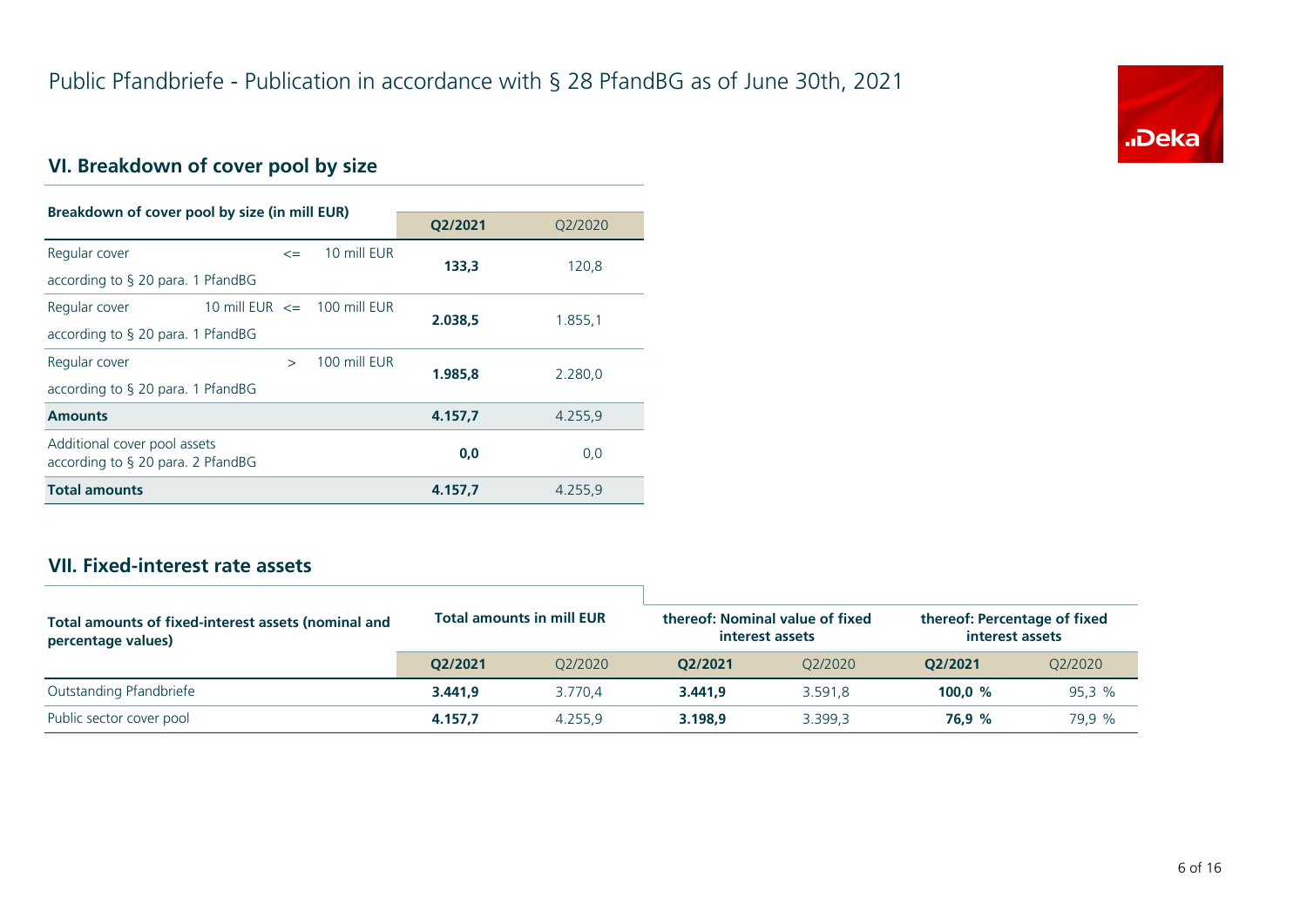

# **VIII. Additional cover pool assets**

| <b>Additional cover pool assets</b>     |                                  | <b>Total amounts in mill EUR</b> |                                     |                                    |
|-----------------------------------------|----------------------------------|----------------------------------|-------------------------------------|------------------------------------|
| according to § 20 para. 2 PfandBG       | Q2/2021                          | Q2/2020                          |                                     |                                    |
|                                         | 0,0                              | 0,0                              |                                     |                                    |
|                                         |                                  |                                  |                                     |                                    |
| Thereof additional cover pool assets    |                                  | <b>Total amounts in mill EUR</b> |                                     |                                    |
| according to § 20 para. 2 no. 1 PfandBG | Q2/2021                          | Q2/2020                          |                                     |                                    |
|                                         | 0,0                              | 0,0                              |                                     |                                    |
|                                         |                                  |                                  |                                     |                                    |
| Thereof additional cover pool assets    | <b>Total amounts in mill EUR</b> |                                  |                                     | thereof: Exposure in covered bonds |
| according to § 20 para. 2 no. 2 PfandBG |                                  |                                  | according to Article 129 Regulation | (EU) No 575/2013                   |
| Code<br>based in<br>$(*)$               | Q2/2021                          | Q2/2020                          | Q2/2021                             | Q2/2020                            |

| Information according to § 28                                       | <b>Total amounts in mill EUR</b> |         |  |  |  |
|---------------------------------------------------------------------|----------------------------------|---------|--|--|--|
| para. 1 no. 8 PfandBG                                               | O2/2021                          | O2/2020 |  |  |  |
| Cover pool assets that exceed the limits of<br>§ 20 para. 2 PfandBG | 0.0                              | 0.0     |  |  |  |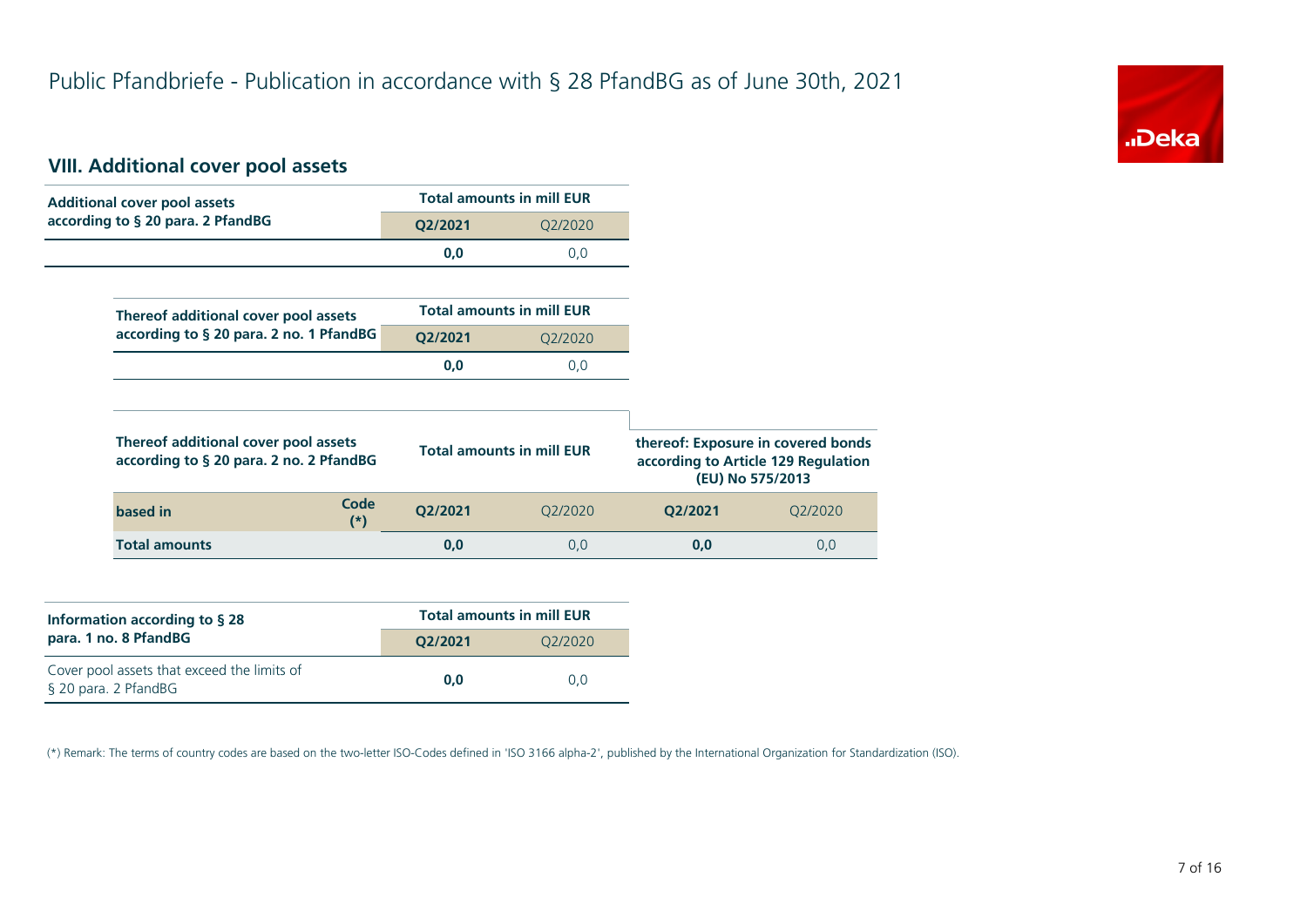#### **IX. Distribution of cover pool assets Regular cover (incl. statutory overcollateralization) in mill EUR**

| <b>Country of registration/residence of</b><br>the respective borrower or<br>guaranteeing body |               |         | Sovereign |         | <b>Regional Authorities</b> |         | <b>Local Authorities</b> |         | <b>Other debtors</b> |         | <b>Total amounts</b> |         | thereof: Guarantees<br>of export promotion |
|------------------------------------------------------------------------------------------------|---------------|---------|-----------|---------|-----------------------------|---------|--------------------------|---------|----------------------|---------|----------------------|---------|--------------------------------------------|
| <b>Country</b>                                                                                 | Code<br>$(*)$ | Q2/2021 | Q2/2020   | Q2/2021 | Q2/2020                     | Q2/2021 | Q2/2020                  | Q2/2021 | Q2/2020              | Q2/2021 | Q2/2020              | Q2/2021 | Q2/2020                                    |
| Germany                                                                                        | DE            | 119,7   | 175,7     | 535,4   | 468,1                       | 2.299,4 | 1.941,7                  | 546,2   | 778,5                | 3.500,7 | 3.364,1              | 119,7   | 175,7                                      |
| Denmark                                                                                        | <b>DK</b>     | 0,0     | 0,0       | 0,0     | 0,0                         | 0,0     | 0,0                      | 66,2    | 64,2                 | 66,2    | 64,2                 | 66,2    | 64,2                                       |
| France                                                                                         | <b>FR</b>     | 0,0     | 5,6       | 0,0     | 0,0                         | 0,0     | 0,0                      | 0,0     | 0,0                  | 0,0     | 5,6                  | 0,0     | 5,6                                        |
| Canada                                                                                         | CA            | 0,0     | 0,0       | 20,7    | 21,9                        | 0,0     | 0,0                      | 0,0     | 0,0                  | 20,7    | 21,9                 | 0,0     | 0,0                                        |
| Latvia                                                                                         | LV            | 0,0     | 0,0       | 0,0     | 0,0                         | 96,1    | 112,9                    | 0,0     | 0,0                  | 96,1    | 112,9                | 0,0     | 0,0                                        |
| <b>Netherlands</b>                                                                             | <b>NL</b>     | 139,9   | 154,0     | 0,0     | 0,0                         | 0,0     | 0,0                      | 0,0     | 0,0                  | 139,9   | 154,0                | 139,9   | 154,0                                      |
| Norway                                                                                         | <b>NO</b>     | 43,8    | 56,3      | 0,0     | 0,0                         | 0,0     | 0,0                      | 0,0     | 0,0                  | 43,8    | 56,3                 | 43,8    | 56,3                                       |
| Poland                                                                                         | PL            | 0,0     | 50,0      | 0,0     | 0,0                         | 0,0     | 0,0                      | 0,0     | 0,0                  | 0,0     | 50,0                 | 0,0     | 0,0                                        |
| United States of America                                                                       | <b>US</b>     | 72,8    | 135,2     | 0,0     | 0,0                         | 0,0     | 0,0                      | 0,0     | 0,0                  | 72,8    | 135,2                | 72,8    | 135,2                                      |
| United Kingdom of Great Britain<br>and Northern Ireland                                        | <b>GB</b>     | 217,4   | 291,7     | 0,0     | 0,0                         | 0,0     | 0,0                      | 0,0     | 0,0                  | 217,4   | 291,7                | 217,4   | 291,7                                      |
| <b>Amounts</b>                                                                                 |               | 593,6   | 868,4     | 556,1   | 490,1                       | 2.395,5 | 2.054,7                  | 612,4   | 842,7                | 4.157,7 | 4.255,9              | 659,9   | 882,6                                      |

(\*) Remark: The terms of country codes are based on the two-letter ISO-Codes defined in 'ISO 3166 alpha-2', published by the International Organization for Standardization (ISO).



"Deka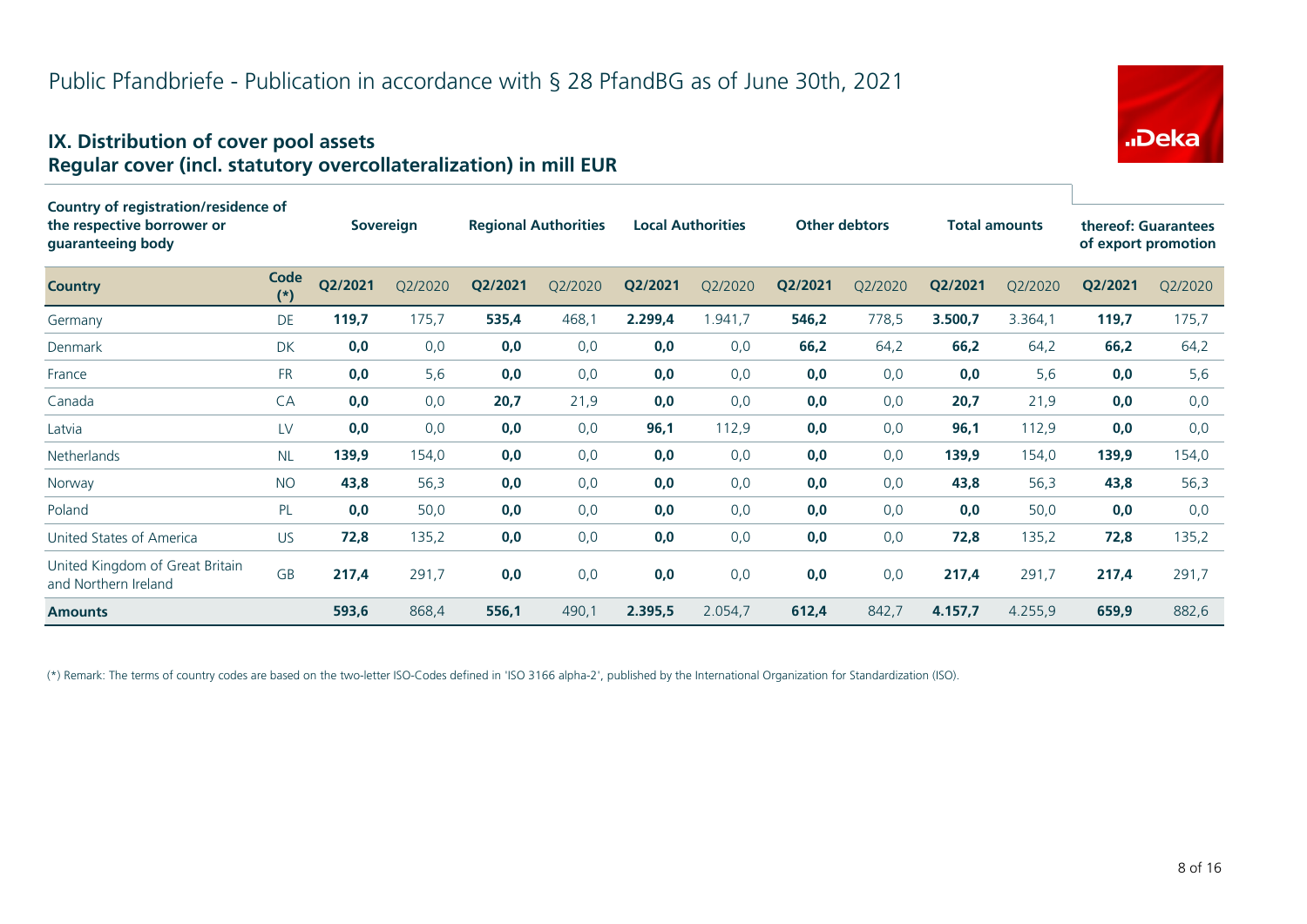

#### **X. Distribution of cover pool assets (amounts directly owed) Regular cover (incl. statutory overcollateralization) in mill EUR**

| Country of registration/residence of<br>the respective borrower |               |         | <b>Sovereign</b> | <b>Regional Authorities</b> |         |         | <b>Local Authorities</b> | <b>Other debtors</b> |         |         | <b>Total amounts</b> |
|-----------------------------------------------------------------|---------------|---------|------------------|-----------------------------|---------|---------|--------------------------|----------------------|---------|---------|----------------------|
| <b>Country</b>                                                  | Code<br>$(*)$ | Q2/2021 | Q2/2020          | Q2/2021                     | Q2/2020 | Q2/2021 | Q2/2020                  | Q2/2021              | O2/2020 | O2/2021 | 02/2020              |
| Germany                                                         | DE            | 0,0     | 0,0              | 535,4                       | 468,1   | 2.299.3 | 1.941,4                  | 546,2                | 778,5   | 3.380.9 | 3.188,0              |
| Canada                                                          | CA            | 0,0     | 0,0              | 12,3                        | 13,0    | 0,0     | 0,0                      | 0,0                  | 0,0     | 12,3    | 13,0                 |
| Latvia                                                          | LV            | 0,0     | 0,0              | 0,0                         | 0,0     | 96,1    | 112,9                    | 0,0                  | 0,0     | 96,1    | 112,9                |
| Poland                                                          | PL            | 0,0     | 50,0             | 0,0                         | 0,0     | 0,0     | 0,0                      | 0,0                  | 0,0     | 0,0     | 50,0                 |
| <b>Amounts</b>                                                  |               | 0,0     | 50,0             | 547,7                       | 481,1   | 2.395,5 | 2.054,3                  | 546,2                | 778,5   | 3.489.3 | 3.364,0              |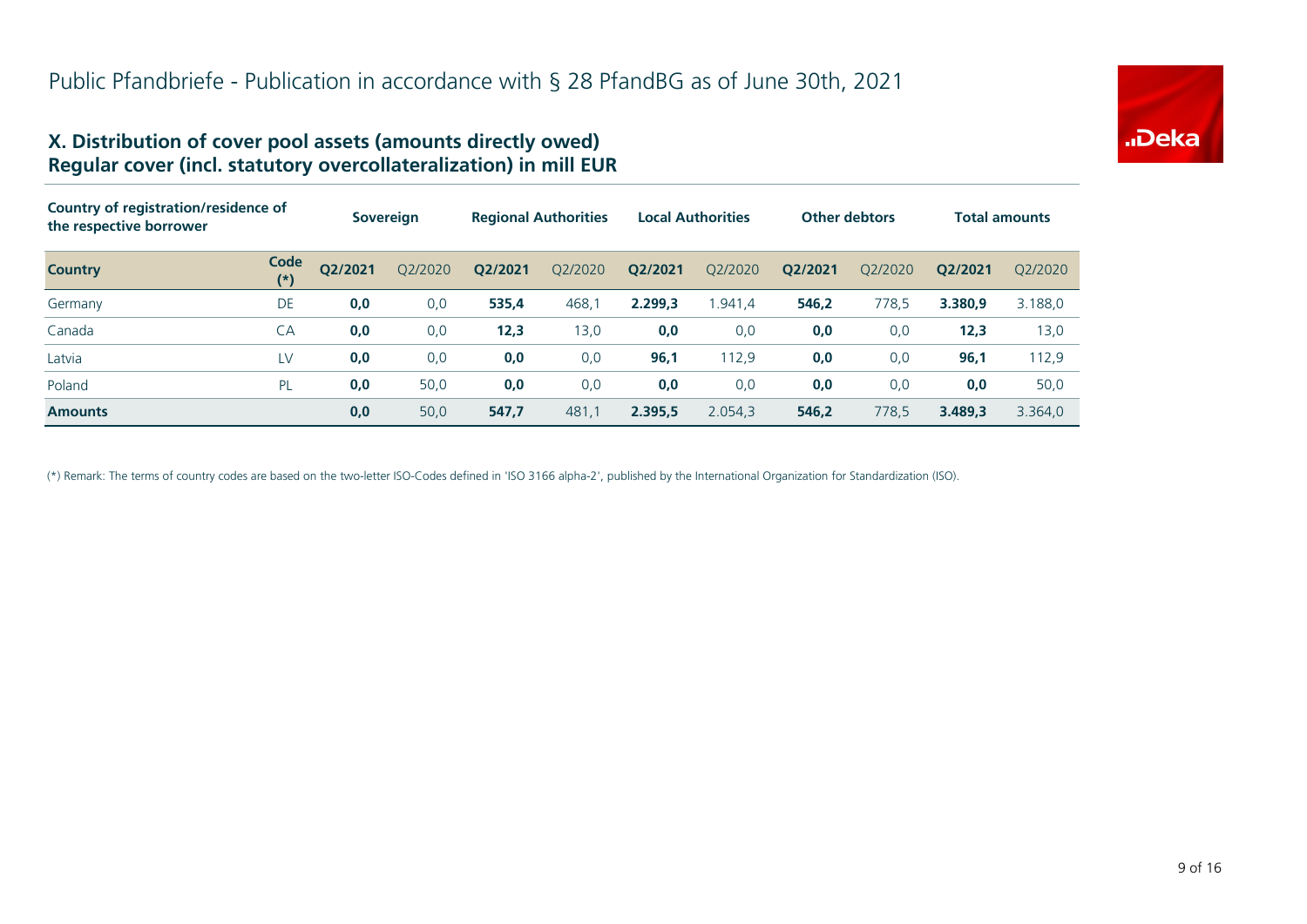

#### **XI. Distribution of cover pool assets (guaranteed amounts) Regular cover (incl. statutory overcollateralization) in mill EUR**

| <b>Country of registration/residence of</b><br>the guaranteeing body |               | <b>Sovereign</b> |         | <b>Regional Authorities</b> |         | <b>Local Authorities</b> |         | <b>Other debtors</b> |         | <b>Total amounts</b> |         |
|----------------------------------------------------------------------|---------------|------------------|---------|-----------------------------|---------|--------------------------|---------|----------------------|---------|----------------------|---------|
| <b>Country</b>                                                       | Code<br>$(*)$ | Q2/2021          | Q2/2020 | Q2/2021                     | Q2/2020 | Q2/2021                  | Q2/2020 | Q2/2021              | Q2/2020 | Q2/2021              | Q2/2020 |
| Germany                                                              | DE            | 119,7            | 175,7   | 0,0                         | 0,0     | 0,1                      | 0,4     | 0,0                  | 0,0     | 119,7                | 176,1   |
| <b>Denmark</b>                                                       | <b>DK</b>     | 0,0              | 0,0     | 0,0                         | 0,0     | 0,0                      | 0,0     | 66,2                 | 64,2    | 66,2                 | 64,2    |
| France                                                               | <b>FR</b>     | 0,0              | 5,6     | 0,0                         | 0,0     | 0,0                      | 0,0     | 0,0                  | 0,0     | 0,0                  | 5,6     |
| Canada                                                               | CA            | 0,0              | 0,0     | 8,4                         | 8,9     | 0,0                      | 0,0     | 0,0                  | 0,0     | 8,4                  | 8,9     |
| <b>Netherlands</b>                                                   | <b>NL</b>     | 139,9            | 154,0   | 0,0                         | 0,0     | 0,0                      | 0,0     | 0,0                  | 0,0     | 139,9                | 154,0   |
| Norway                                                               | <b>NO</b>     | 43,8             | 56,3    | 0,0                         | 0,0     | 0,0                      | 0,0     | 0,0                  | 0,0     | 43,8                 | 56,3    |
| United States of America                                             | <b>US</b>     | 72,8             | 135,2   | 0,0                         | 0,0     | 0,0                      | 0,0     | 0,0                  | 0,0     | 72,8                 | 135,2   |
| United Kingdom of Great Britain<br>and Northern Ireland              | <b>GB</b>     | 217,4            | 291,7   | 0,0                         | 0,0     | 0,0                      | 0,0     | 0,0                  | 0,0     | 217,4                | 291,7   |
| <b>Amounts</b>                                                       |               | 593,6            | 818,4   | 8,4                         | 8,9     | 0,1                      | 0,4     | 66,2                 | 64,2    | 668,3                | 891,9   |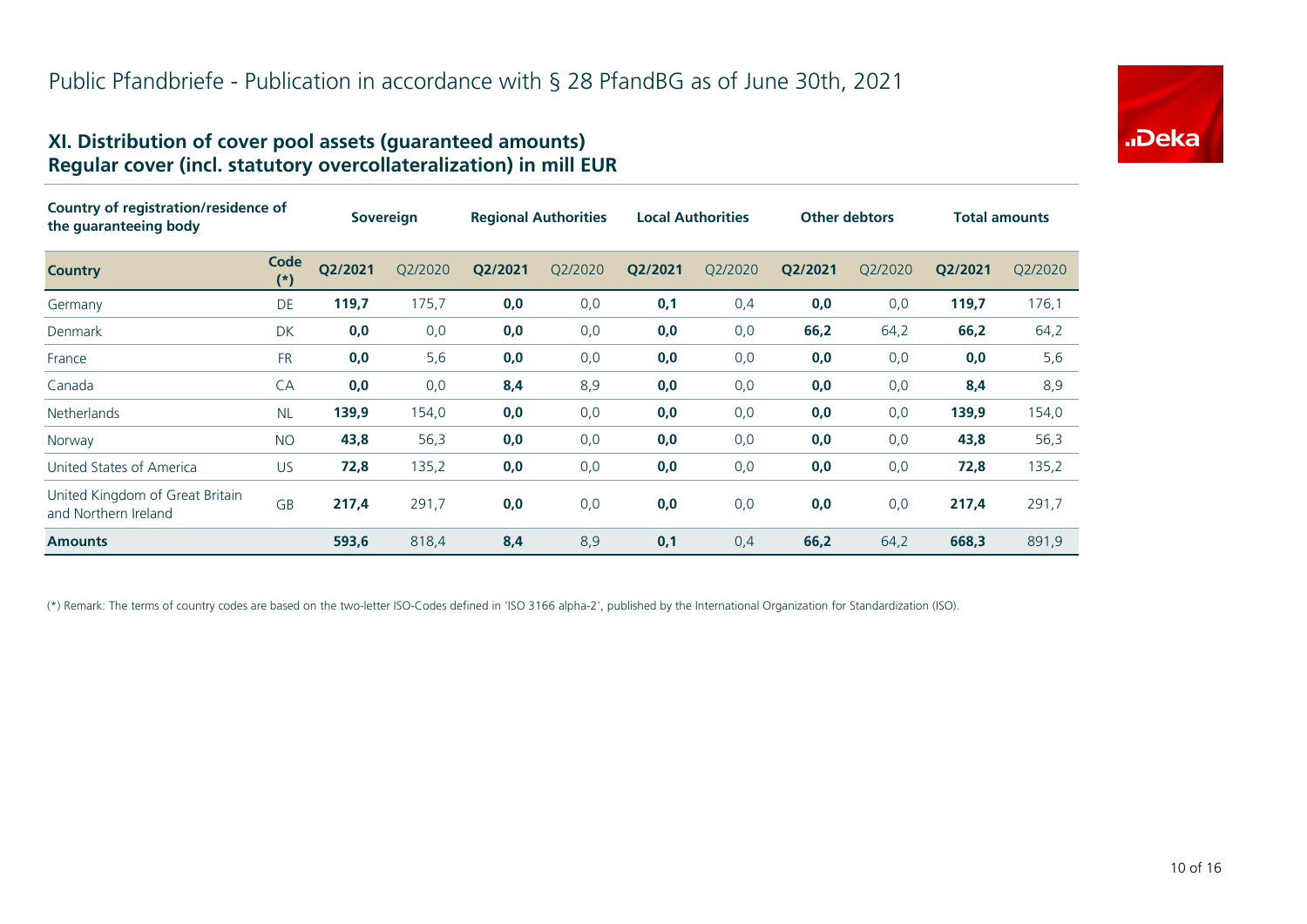#### **XII. Distribution of cover pool assets (guarantees for reasons of export promotion) Regular cover in mill EUR**

| <b>Country of registration/residence of</b><br>the guaranteeing body |               |         |                      |                    |         |                           |         |  |  |  |
|----------------------------------------------------------------------|---------------|---------|----------------------|--------------------|---------|---------------------------|---------|--|--|--|
|                                                                      |               |         | <b>Total amounts</b> | thereof: Sovereign |         | thereof: Other<br>debtors |         |  |  |  |
| <b>Country</b>                                                       | Code<br>$(*)$ | O2/2021 | O2/2020              | Q2/2021            | O2/2020 | Q2/2021                   | O2/2020 |  |  |  |
| Germany                                                              | DE            | 119,7   | 175,7                | 119,7              | 175,7   | 0,0                       | 0,0     |  |  |  |
| Denmark                                                              | <b>DK</b>     | 66,2    | 64,2                 | 0,0                | 0,0     | 66,2                      | 64,2    |  |  |  |
| France                                                               | <b>FR</b>     | 0,0     | 5,6                  | 0,0                | 5,6     | 0,0                       | 0,0     |  |  |  |
| <b>Netherlands</b>                                                   | <b>NL</b>     | 139,9   | 154,0                | 139,9              | 154,0   | 0,0                       | 0,0     |  |  |  |
| Norway                                                               | <b>NO</b>     | 43,8    | 56,3                 | 43,8               | 56,3    | 0,0                       | 0,0     |  |  |  |
| United States of America                                             | <b>US</b>     | 72,8    | 135,2                | 72,8               | 135,2   | 0,0                       | 0,0     |  |  |  |
| United Kingdom of Great Britain<br>and Northern Ireland              | <b>GB</b>     | 217,4   | 291,7                | 217,4              | 291,7   | 0,0                       | 0,0     |  |  |  |
| <b>Amounts</b>                                                       |               | 659,9   | 882,6                | 593,6              | 818,4   | 66,2                      | 64,2    |  |  |  |

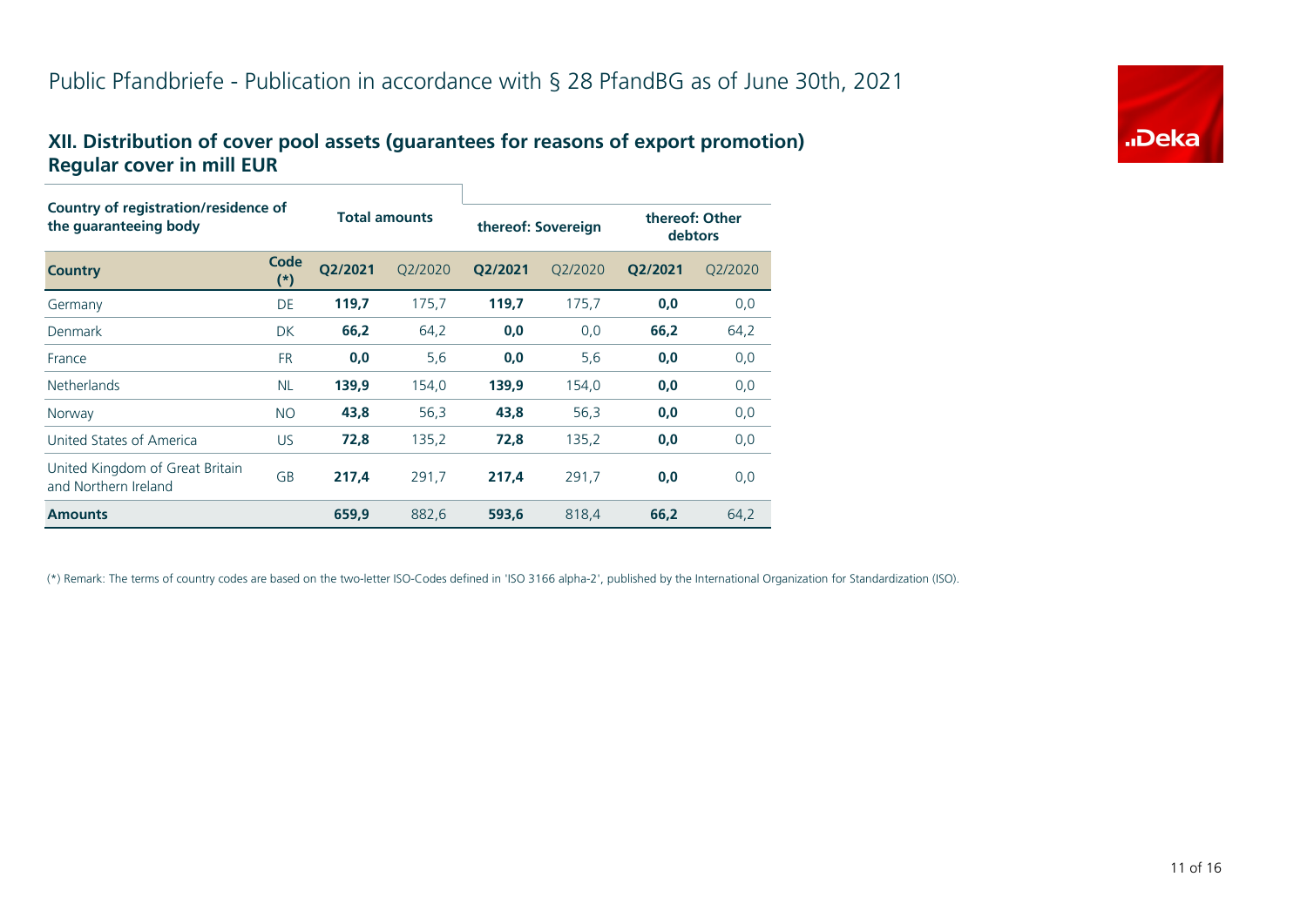

# **XIII. Debts in arrears > 90 Days (in mill EUR)**

| <b>Country of registration/residence of</b><br>the respective borrower or<br>guaranteeing body |               | <b>Total amounts</b> |         | thereof: Sovereign |         | thereof: Regional<br><b>Authorities</b> |         | thereof: Local<br><b>Authorities</b> |         | thereof: Other<br>debtors |         |
|------------------------------------------------------------------------------------------------|---------------|----------------------|---------|--------------------|---------|-----------------------------------------|---------|--------------------------------------|---------|---------------------------|---------|
| <b>Country</b>                                                                                 | Code<br>$(*)$ | Q2/2021              | Q2/2020 | Q2/2021            | Q2/2020 | Q2/2021                                 | Q2/2020 | Q2/2021                              | Q2/2020 | Q2/2021                   | Q2/2020 |
| Germany                                                                                        | <b>DE</b>     | 0,0                  | 0,0     | 0,0                | 0,0     | 0,0                                     | 0,0     | 0,0                                  | 0,0     | 0,0                       | 0,0     |
| <b>Denmark</b>                                                                                 | DK            | 0,0                  | 0,0     | 0,0                | 0,0     | 0,0                                     | 0,0     | 0,0                                  | 0,0     | 0,0                       | 0,0     |
| France                                                                                         | <b>FR</b>     | 0,0                  | 0,0     | 0,0                | 0,0     | 0,0                                     | 0,0     | 0,0                                  | 0,0     | 0,0                       | 0,0     |
| Canada                                                                                         | CA            | 0,0                  | 0,0     | 0,0                | 0,0     | 0,0                                     | 0,0     | 0,0                                  | 0,0     | 0,0                       | 0,0     |
| Latvia                                                                                         | LV            | 0,0                  | 0,0     | 0,0                | 0,0     | 0,0                                     | 0,0     | 0,0                                  | 0,0     | 0,0                       | 0,0     |
| Netherlands                                                                                    | <b>NL</b>     | 0,0                  | 0,0     | 0,0                | 0,0     | 0,0                                     | 0,0     | 0,0                                  | 0,0     | 0,0                       | 0,0     |
| Norway                                                                                         | <b>NO</b>     | 0,0                  | 0,0     | 0,0                | 0,0     | 0,0                                     | 0,0     | 0,0                                  | 0,0     | 0,0                       | 0,0     |
| Poland                                                                                         | PL            | 0,0                  | 0,0     | 0,0                | 0,0     | 0,0                                     | 0,0     | 0,0                                  | 0,0     | 0,0                       | 0,0     |
| United States of America                                                                       | <b>US</b>     | 0,0                  | 0,0     | 0,0                | 0,0     | 0,0                                     | 0,0     | 0,0                                  | 0,0     | 0,0                       | 0,0     |
| United Kingdom of Great Britain<br>and Northern Ireland                                        | <b>GB</b>     | 0,0                  | 0,0     | 0,0                | 0,0     | 0,0                                     | 0,0     | 0,0                                  | 0,0     | 0,0                       | 0,0     |
| <b>Amounts</b>                                                                                 |               | 0,0                  | 0,0     | 0,0                | 0,0     | 0,0                                     | 0,0     | 0,0                                  | 0,0     | 0,0                       | 0,0     |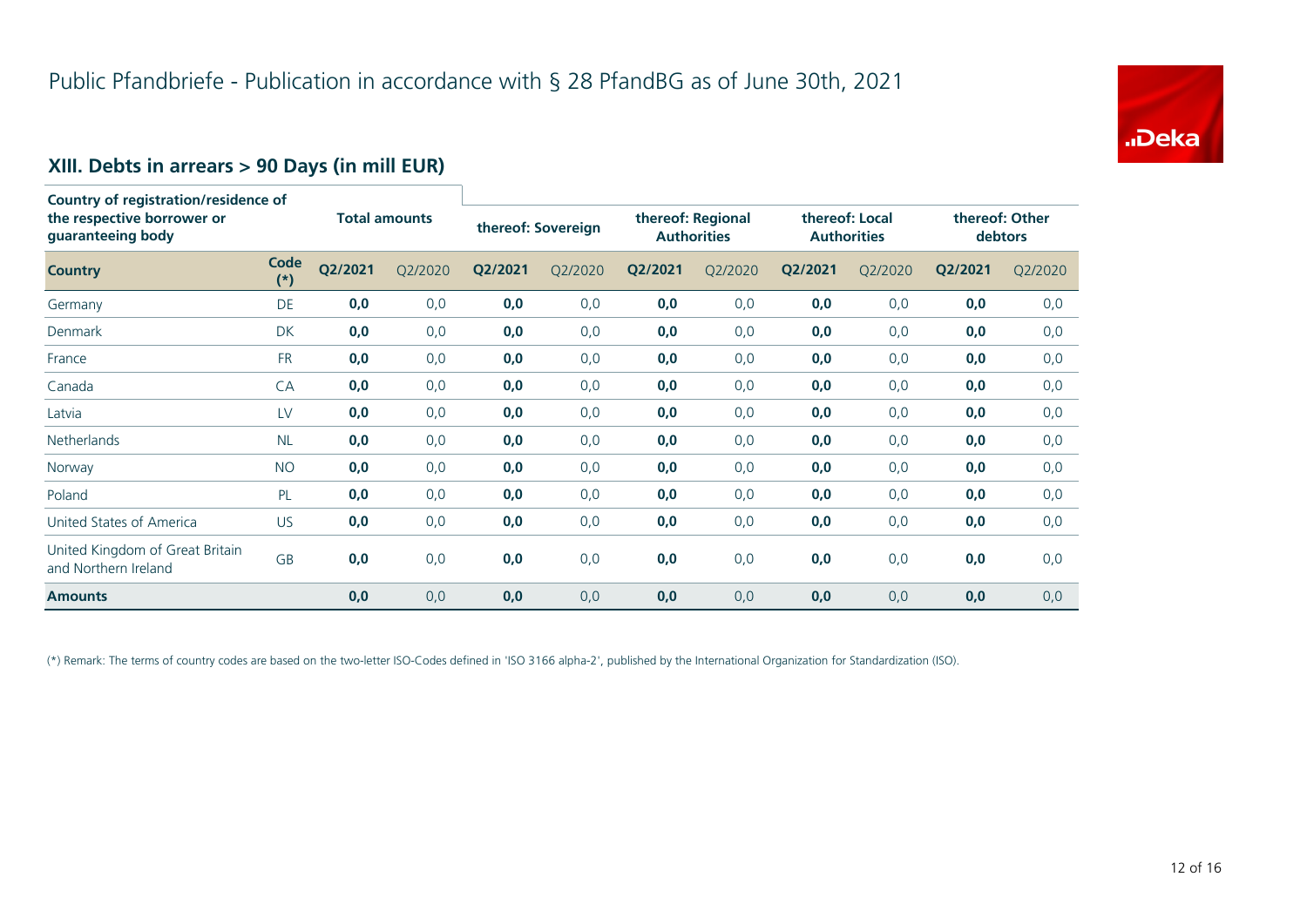#### **XIV. Total amounts of nonperforming assets, if at least 5% of each individual claim are non performing (in mill EUR)**

| Country of registration/residence of                    |               |                      |         |                    |         |                                         |         |                                      |         |                           |         |
|---------------------------------------------------------|---------------|----------------------|---------|--------------------|---------|-----------------------------------------|---------|--------------------------------------|---------|---------------------------|---------|
| the respective borrower or<br>guaranteeing body         |               | <b>Total amounts</b> |         | thereof: Sovereign |         | thereof: Regional<br><b>Authorities</b> |         | thereof: Local<br><b>Authorities</b> |         | thereof: Other<br>debtors |         |
| <b>Country</b>                                          | Code<br>$(*)$ | Q2/2021              | Q2/2020 | Q2/2021            | Q2/2020 | Q2/2021                                 | Q2/2020 | Q2/2021                              | Q2/2020 | Q2/2021                   | Q2/2020 |
| Germany                                                 | DE            | 0,0                  | 0,0     | 0,0                | 0,0     | 0,0                                     | 0,0     | 0,0                                  | 0,0     | 0,0                       | 0,0     |
| Denmark                                                 | DK            | 0,0                  | 0,0     | 0,0                | 0,0     | 0,0                                     | 0,0     | 0,0                                  | 0,0     | 0,0                       | 0,0     |
| France                                                  | <b>FR</b>     | 0,0                  | 0,0     | 0,0                | 0,0     | 0,0                                     | 0,0     | 0,0                                  | 0,0     | 0,0                       | 0,0     |
| Canada                                                  | CA            | 0,0                  | 0,0     | 0,0                | 0,0     | 0,0                                     | 0,0     | 0,0                                  | 0,0     | 0,0                       | 0,0     |
| Latvia                                                  | LV            | 0,0                  | 0,0     | 0,0                | 0,0     | 0,0                                     | 0,0     | 0,0                                  | 0,0     | 0,0                       | 0,0     |
| <b>Netherlands</b>                                      | <b>NL</b>     | 0,0                  | 0,0     | 0,0                | 0,0     | 0,0                                     | 0,0     | 0,0                                  | 0,0     | 0,0                       | 0,0     |
| Norway                                                  | <b>NO</b>     | 0,0                  | 0,0     | 0,0                | 0,0     | 0,0                                     | 0,0     | 0,0                                  | 0,0     | 0,0                       | 0,0     |
| Poland                                                  | PL            | 0,0                  | 0, 0    | 0,0                | 0,0     | 0,0                                     | 0,0     | 0,0                                  | 0,0     | 0,0                       | 0,0     |
| United States of America                                | <b>US</b>     | 0,0                  | 0,0     | 0,0                | 0,0     | 0,0                                     | 0,0     | 0,0                                  | 0,0     | 0,0                       | 0,0     |
| United Kingdom of Great Britain<br>and Northern Ireland | GB            | 0,0                  | 0,0     | 0,0                | 0,0     | 0,0                                     | 0,0     | 0,0                                  | 0,0     | 0,0                       | 0,0     |
| <b>Amounts</b>                                          |               | 0,0                  | 0,0     | 0,0                | 0,0     | 0,0                                     | 0,0     | 0,0                                  | 0,0     | 0,0                       | 0,0     |

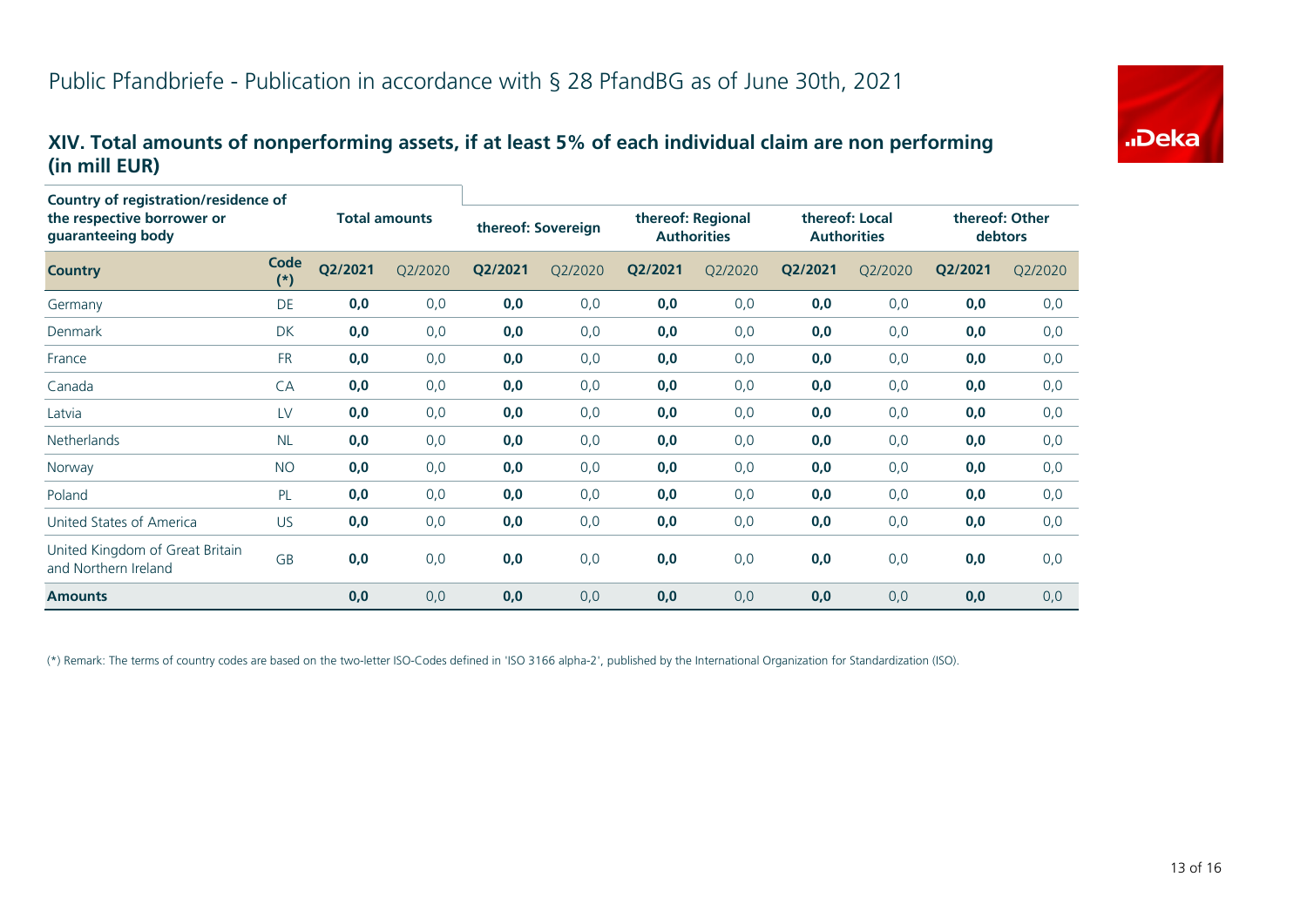# "Deka

# **I. Additional voluntary information about the cover pool**

|                                    |             | Q2/2021 |
|------------------------------------|-------------|---------|
| WAL of cover pool (Total)          | in years    | 6,2     |
| Part of ECB elligble securities    | in mill EUR | 420,0   |
| Overcollateralisation by law (npv) | in $%$      | 2,0     |

| <b>Currency Exposure (nominal)</b> | in mill EUR | Q2/2021 |
|------------------------------------|-------------|---------|
| <b>EUR</b>                         |             | 4.044.4 |
| <b>USD</b>                         |             | 113,2   |

| <b>Current Rating of Pfandbrief (according to Rating Agency)</b> | O2/2021 |
|------------------------------------------------------------------|---------|
| Moody's                                                          | Aaa     |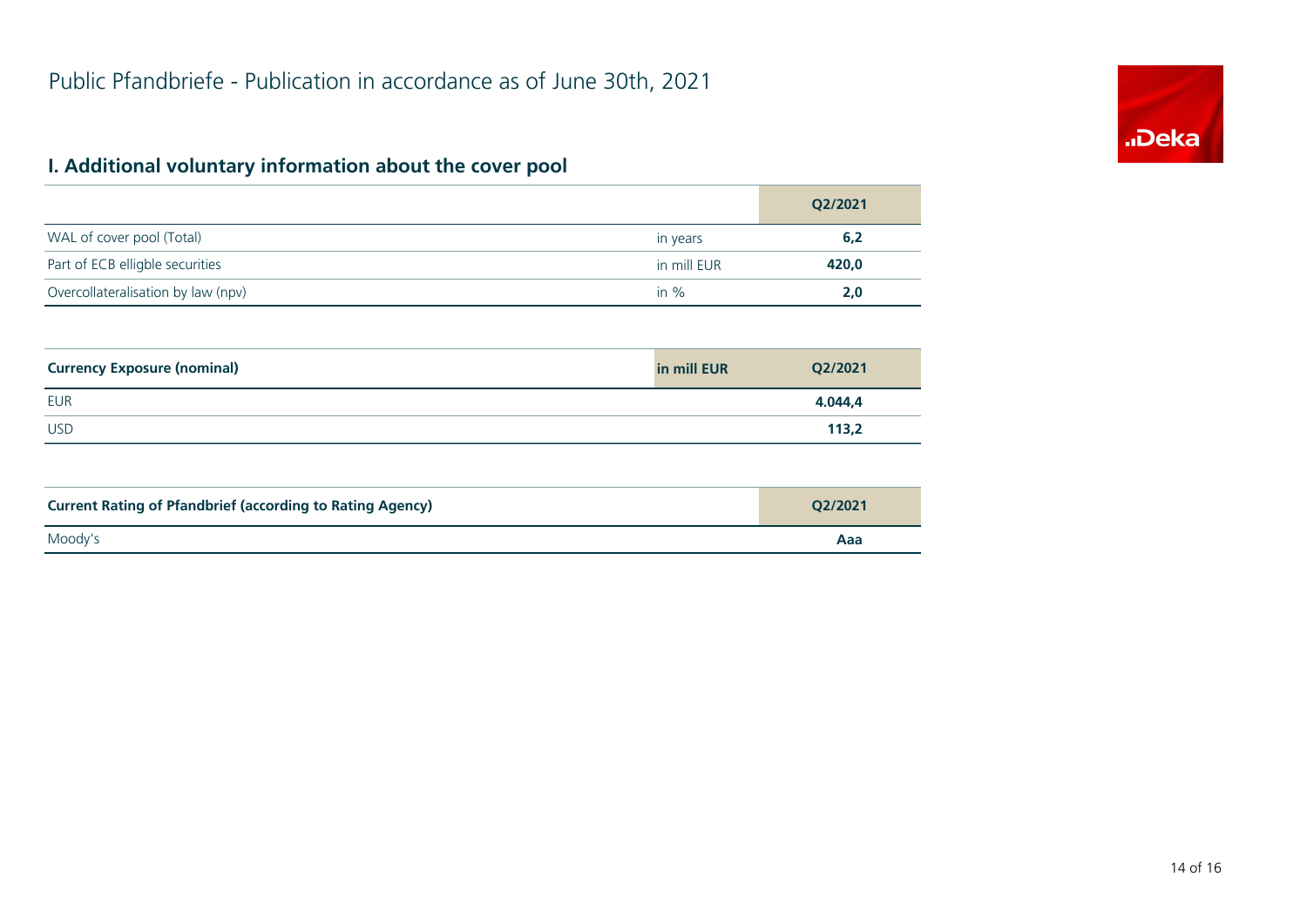# **I. Additional voluntary information about the cover pool**

| Breakdown of claims agianst centralbanks and banks<br>according to section 25 para 1 no. 5 by Credit Quality Step | in mill EUR | O2/2021 |
|-------------------------------------------------------------------------------------------------------------------|-------------|---------|
| Credit Quality Step 1                                                                                             |             | 0.0     |
| Credit Quality Step 2                                                                                             |             | 0.0     |

| Loans $(*)$                                               |             | Q2/2021 |
|-----------------------------------------------------------|-------------|---------|
| Number of loans                                           |             | 251     |
| Number of borrowers                                       |             | 86      |
| Total amount of loans granted to the 10 biggest borrowers | in mill EUR | 1.534,6 |
| Total amounts of bonds                                    | in mill EUR | 440,7   |
| Total amounts of loans                                    | in mill EUR | 3.717,0 |

| <b>Derivates</b>                                          |              | O2/2021   |
|-----------------------------------------------------------|--------------|-----------|
| Are derivatives included in the cover pool?               | Yes / No     | <b>No</b> |
| Dervatives in the cover pool (npv)                        | in mill EUR  | 0,0       |
| Type of swaps (I=intra-group, E=external, B=both, N=none) | (I, E, B, N) | N         |

(\*) Remark: Only regular cover pool assets are included.